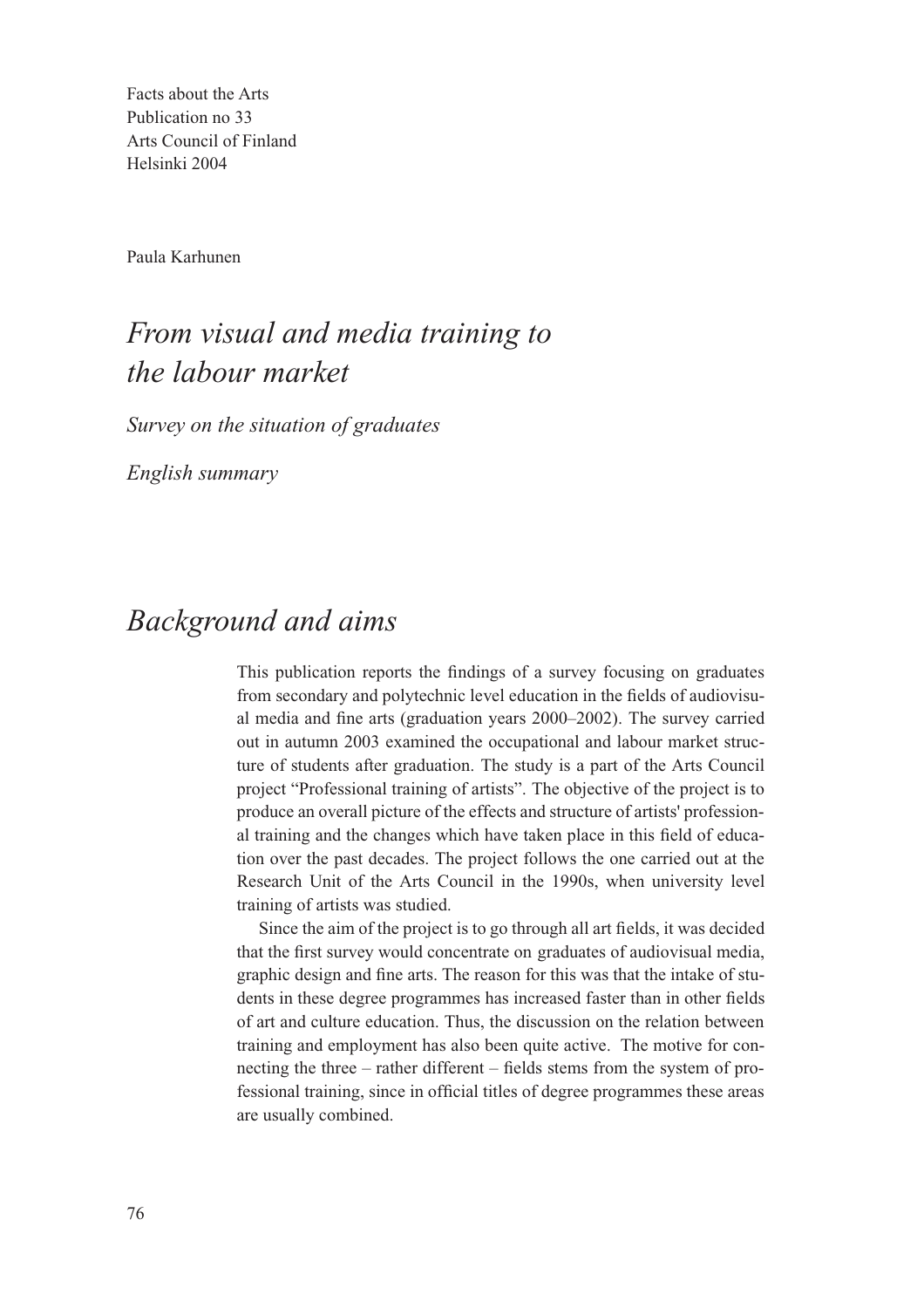The data was collected through a mail questionnaire directed to those who have taken a degree in audiovisual media and fine  $arcs<sup>49</sup>$ . Information about the graduates (name, date of birth, graduation year) was collected from educational institutions, and a total of 22 institutions delivered their list of graduates. Of these institutions, 13 were secondary level vocational institutions and 9 polytechnics. After updating the addresses, a total of 900 persons received the questionnaire. The response rate was 60 % and no marked bias was found between the original population and the respondents.

## *Main findings*

#### Characteristics of respondents

The respondents form a group of over 500 persons who represent fine  $arts<sup>50</sup>$ , audiovisual media and graphic design. Because the information received from the institutions usually included only the name of the degree programme – rather general in its content – the distribution into subgroups was done during the research process by using the information derived from the respondents' answers.

The majority of the respondents are women with the exception of audiovisual media, where the share of men is 53 %. The respondents are mostly between 25 and 35 years of age. The field of audiovisual media has the highest share of those under 25 years. In fine arts, the respondents are slightly older than in the other groups.

Nearly half of the respondents live in the Uusimaa region, but it seems that those who study in the other parts of Finland are likely to stay in their study region.

About 50 % of the respondents have studied art and media earlier and almost one fourth have continued with their studies after graduation. The proportion of those continuing with their studies is highest among fine artists (40 %).

<sup>49</sup> The degree programmes in question are, among others, Degree Programme in Visual Arts and Communication, DP in audiovisual communication, DP in media production.

<sup>50</sup> The term fine arts refers to professionals such as painters and sculptors.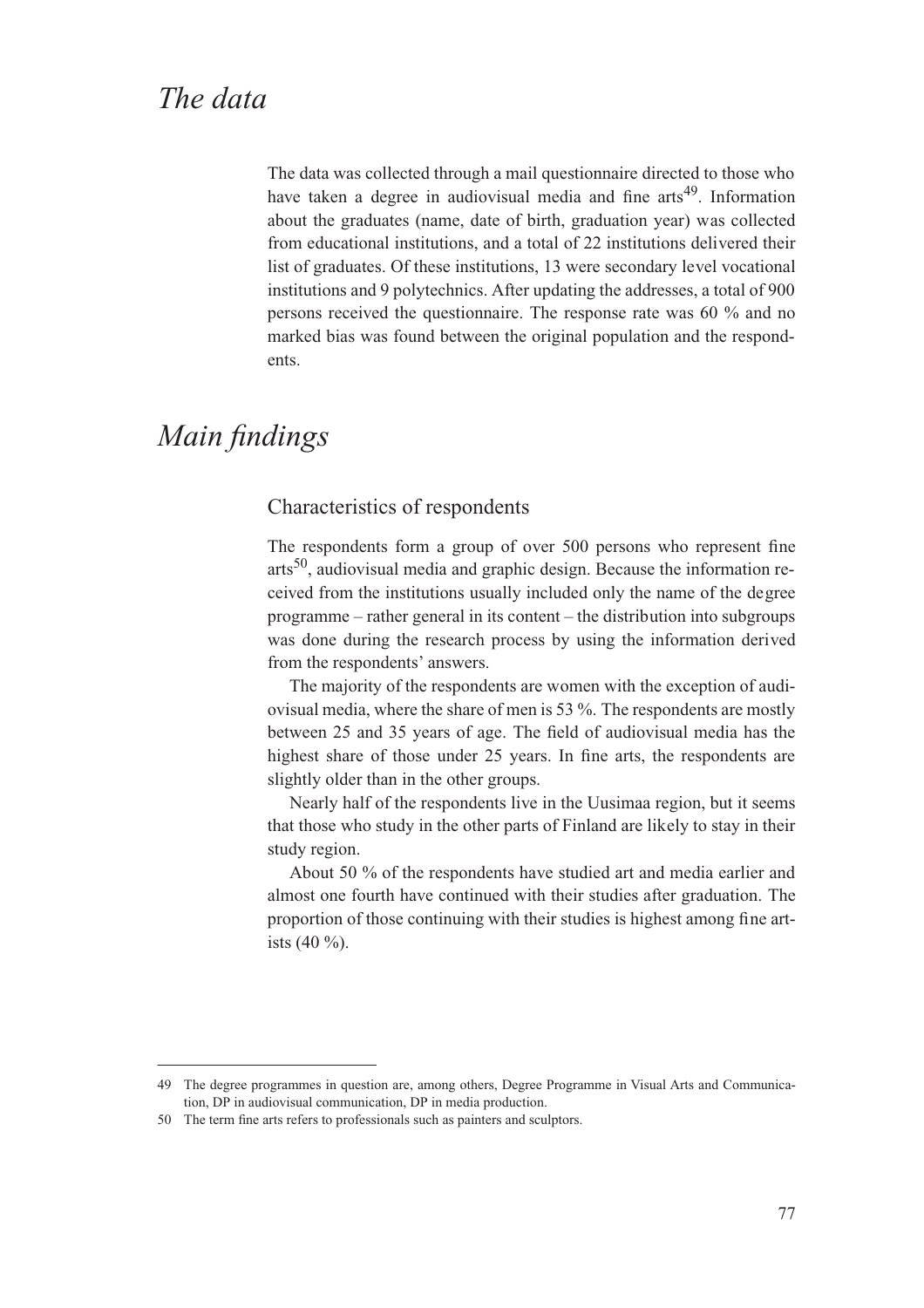|                                                         | Audiovisual media | Graphic design | Fine arts | A11     |
|---------------------------------------------------------|-------------------|----------------|-----------|---------|
| Women %                                                 | $47\%$            | 66 $\%$        | $74\%$    | $60\%$  |
| Average age                                             | 29                | 28             | 31        | 29      |
| Lives in Uusimaa region*                                | 45 $\%$           | 59 %           | $30\%$    | 44 $\%$ |
| Secondary level degree                                  | 52 %              | 41 $%$         | $33\%$    | 43 $%$  |
| Polytechnic degree                                      | 48 %              | 59 %           | $67\%$    | $57\%$  |
| Studies before art and media<br>training                | $46\%$            | 44 $\%$        | $46\%$    | $46\%$  |
| Studies after graduation from art<br>and media training | $17\%$            | $14\%$         | $40\%$    | $23\%$  |
| N                                                       | 238               | 140            | 167       | 545     |
| Share in $\%$                                           | 44                | 26             | 30        | 100     |

*Table 1. The characteristics of respondents*

\* Uusimaa is the province which includes the metropolitan area. This province has the highest population in Finland.

### Labour market situation of respondents

The labour market situation of the respondents was clarified by asking about, their current labour market status and jobs, their working history and unemployment periods.

| <b>Status</b>      | Audiovisual<br>media % | Graphic design % | Fine arts<br>$\frac{0}{0}$ | All<br>$\frac{0}{0}$ |
|--------------------|------------------------|------------------|----------------------------|----------------------|
| Employee           | 56                     | 71               | 49                         | 58                   |
| Freelancer         | 25                     | 21               | 15                         | 21                   |
| Unemployed         | 19                     | 6                | 26                         | 18                   |
| Student            | 13                     | 11               | 31                         | 18                   |
| Independent artist | 5                      | $\ast$           | 37                         | 14                   |
| Other              | 8                      | 8                | 11                         | 9                    |
| Entrepreneur       | 9                      | 11               | *                          | 8                    |
| On grant           | $\ast$                 |                  | *                          |                      |
| N                  | 238                    | 140              | 167                        | 545                  |

*Table 2. The labour market status of respondents (% of choices)*

The sum does not add up to 100 % since the respondents have chosen many alternatives. \*Fewer than five persons.

> As can be seen from Table 2, a majority of respondents are employed at the moment, but the differences between art forms are quite considerable. For example, over 70 % of graphic designers are employed while the share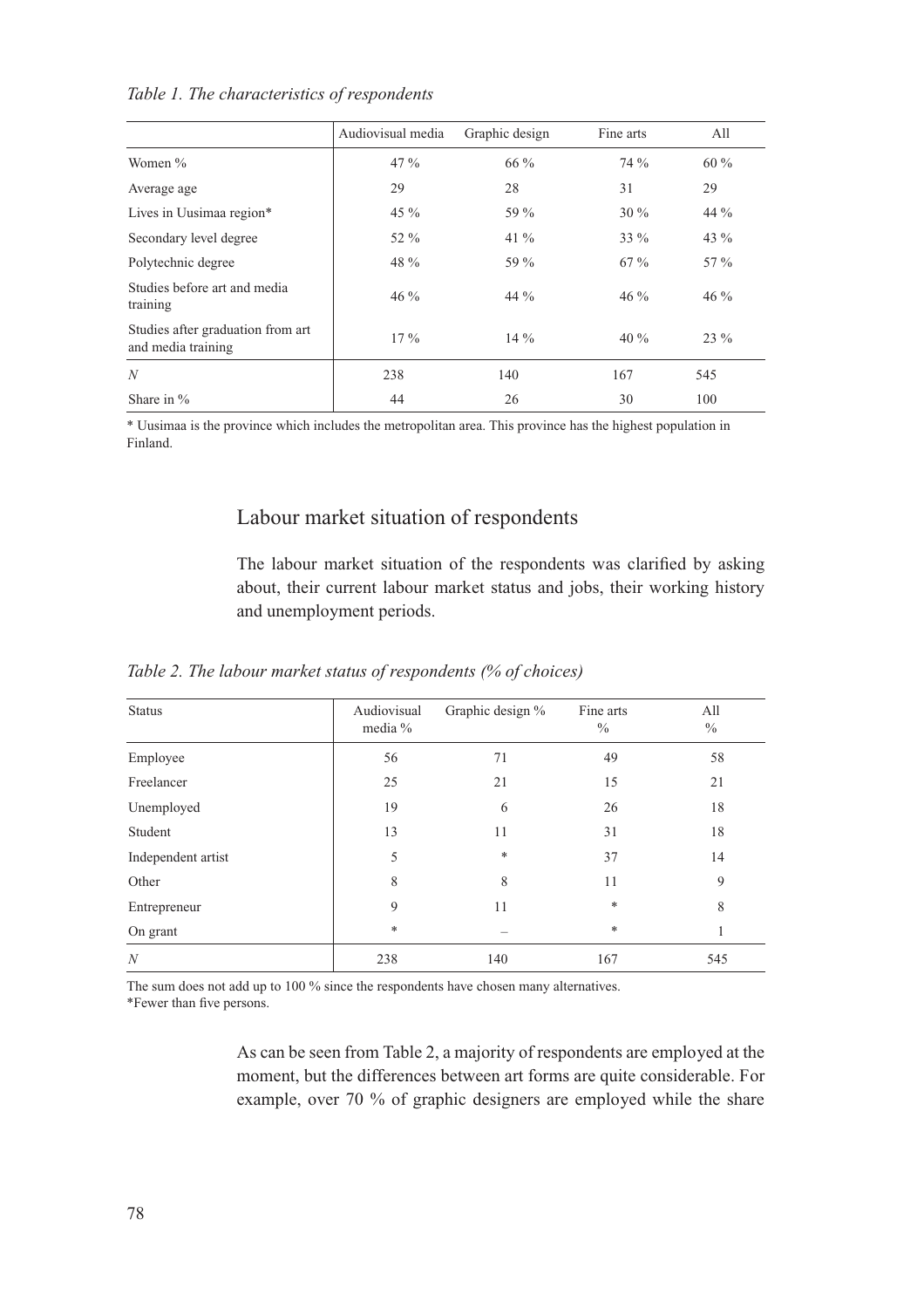among fine artists is under half. The figures include all kinds of jobs, not only those in the arts<sup>51</sup>. The proportion of unemployed is highest in the field of fine arts and lowest among graphic designers. The share of students is highest among fine artists.

Although the share of those working as employees is considerably high, these jobs are not always in the sector in which respondents have received their education. This became clear by asking the main income sources of respondents (Table 3). The work corresponding with the training is the main income source for only about one fifth of fine artists, while a great majority of graphic designers receive their primary income from the work they are trained for, and about half of those in audiovisual media (including media designers, radio and TV journalists etc.) have jobs corresponding with their training. What draws attention is the fact that the share of those with income from sources other than work (unemployment allowance, family allowance, study grant) is rather high (32 %), especially among fine artists (45 %).

*Table 3. The main income sources of respondents (% of quotes)*

| Source of income               | Audiovisual<br>media $%$ | Graphic design % | Fine arts<br>$\frac{0}{0}$ | All<br>$\frac{0}{0}$ |
|--------------------------------|--------------------------|------------------|----------------------------|----------------------|
| Work corresponding to training | 48                       | 77               | 22                         | 49                   |
| Other income sources           | 33                       | 17               | 45                         | 32                   |
| Work in field other than art   | 18                       | 11               | 22                         | 17                   |
| Art-related work               | 13                       |                  | 30                         | 14                   |
| N                              | 232                      | 139              | 144                        | 515                  |

The sum does not add up to 100 % since the respondents have chosen many alternatives.

Graduates in audiovisual media usually work in radio/TV or cinema/video productions. Graphic designers are employed, for example, by advertising companies or printing houses. Fine artists are an exceptional group since they do not have jobs in the strict sense of the word. The only way of "employing" oneself as an artist is to give exhibitions, sell art works or get grants. Since these activities do not necessarily produce sufficient income, many fine artists work as teachers, illustrators or completely outside the art world.

Concerning the means of recruitment, the data indicates that the most important way of getting a job is through one's own initiative and personal contacts<sup>52</sup>. Official means of employment (such as employment offices) are insignificant in this respect.

<sup>51</sup> The quality of work (whether it is in the art sector or outside) is presented in Tables 4 and 5.

<sup>52</sup> This result also refers to all kinds of jobs, not only artistic ones.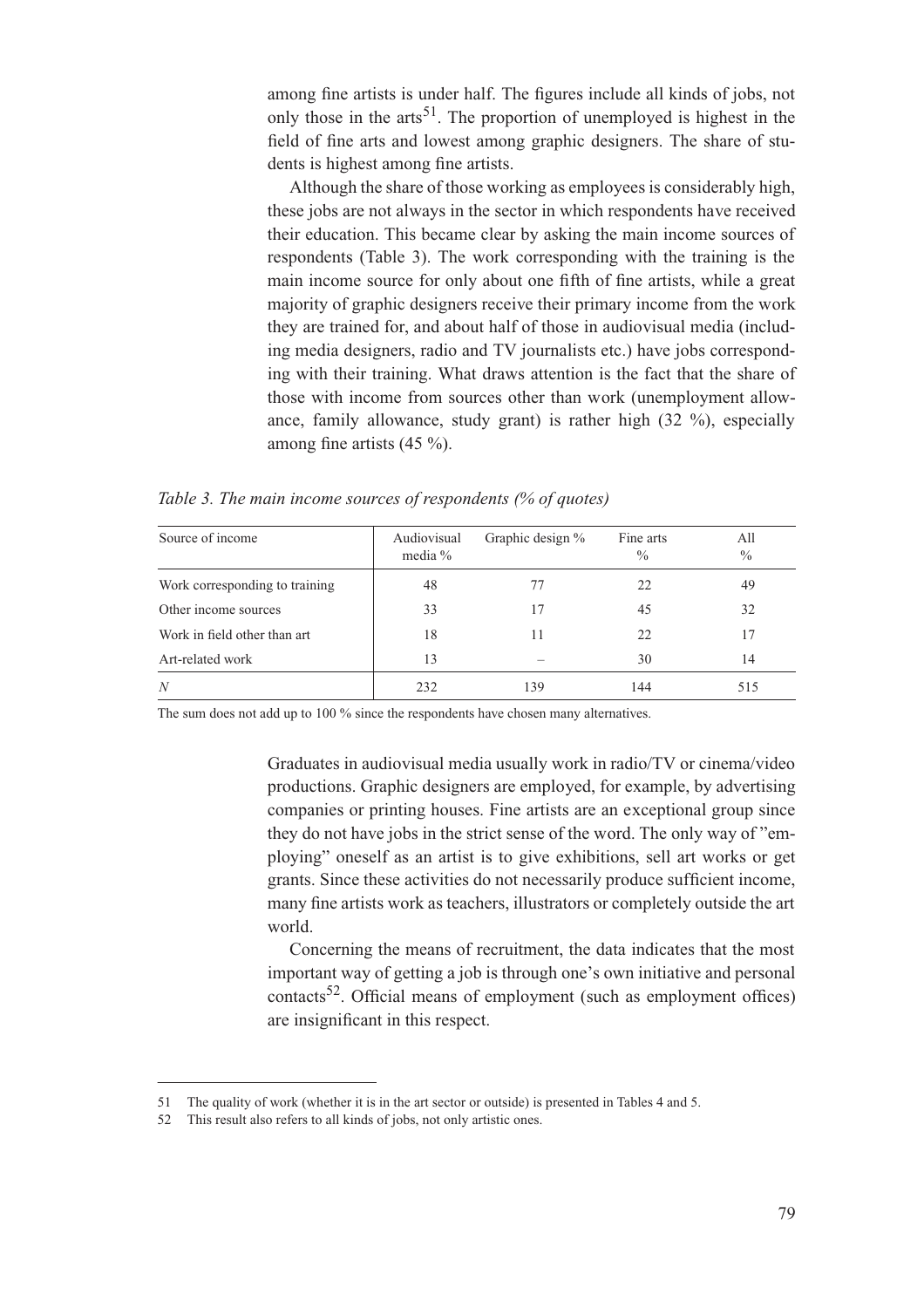*Table 4. The lines of work of respondents*

| Line of work                     | Audiovisual media Graphic design %<br>$\%$ |     | Fine arts<br>$\frac{0}{0}$ | All<br>$\frac{0}{0}$ |
|----------------------------------|--------------------------------------------|-----|----------------------------|----------------------|
| Work corresponding with training | 45                                         | 73  | 17                         | 44                   |
| Art-related work**               | 11                                         | 4   | 23                         | 13                   |
| Other work                       | 18                                         | 6   | 14                         | 13                   |
| Mixed                            |                                            | ∗   | 17                         | 9                    |
| Not working***                   | 19                                         | 14  | 29                         | 21                   |
|                                  | 100                                        | 100 | 100                        | 100                  |
| N                                | 238                                        | 140 | 167                        | 545                  |

\*Fewer than five persons.

\*\* Teaching, journalism, etc.

\*\*\* Unemployed, student, parental leave, etc.

*Table 5. The means of getting present job (% of quotes)*

| Means of getting job                | Audiovisual<br>media $%$ | Graphic design % | Fine arts<br>$\frac{0}{0}$ | All<br>$\frac{0}{0}$ |
|-------------------------------------|--------------------------|------------------|----------------------------|----------------------|
| Own initiative                      | 42                       | 41               | 34                         | 40                   |
| Contacts                            | 31                       | 33               | 38                         | 33                   |
| Employers' initiative               | 28                       | 11               | 30                         | 24                   |
| Advertisement in newspaper/internet | 16                       | 17               | 17                         | 17                   |
| Other means                         | 11                       | 13               | 8                          | 11                   |
| Employment office                   | 3                        | $\ast$           | 8                          | 4                    |
| N                                   | 172                      | 109              | 92                         | 373                  |

The sum does not add up to 100 % since the respondents have chosen many alternatives.

\* Fewer than five persons.

*Table 6. The unemployment of respondents after graduation* 

| Unemployment                       | Audiovisual<br>media $%$ | Graphic design % | Fine arts<br>$\frac{0}{0}$ | All<br>$\%$ |
|------------------------------------|--------------------------|------------------|----------------------------|-------------|
| No unemployment periods            | 40                       | 57               | 33                         | 42          |
| One unemployment period            | 35                       | 32               | 37                         | 35          |
| Two unemployment periods           | 11                       | 8                | 15                         | 11          |
| Three or more unemployment periods | 14                       | 4                | 16                         | 12          |
|                                    | 100                      | 100              | 100                        | 100         |
| N                                  | 235                      | 138              | 163                        | 536         |

When the survey was conducted, altogether 18 % of the respondents were unemployed. The highest unemployment rate was among fine artists (26 %) and the lowest among graphic designers (6 %). However, the share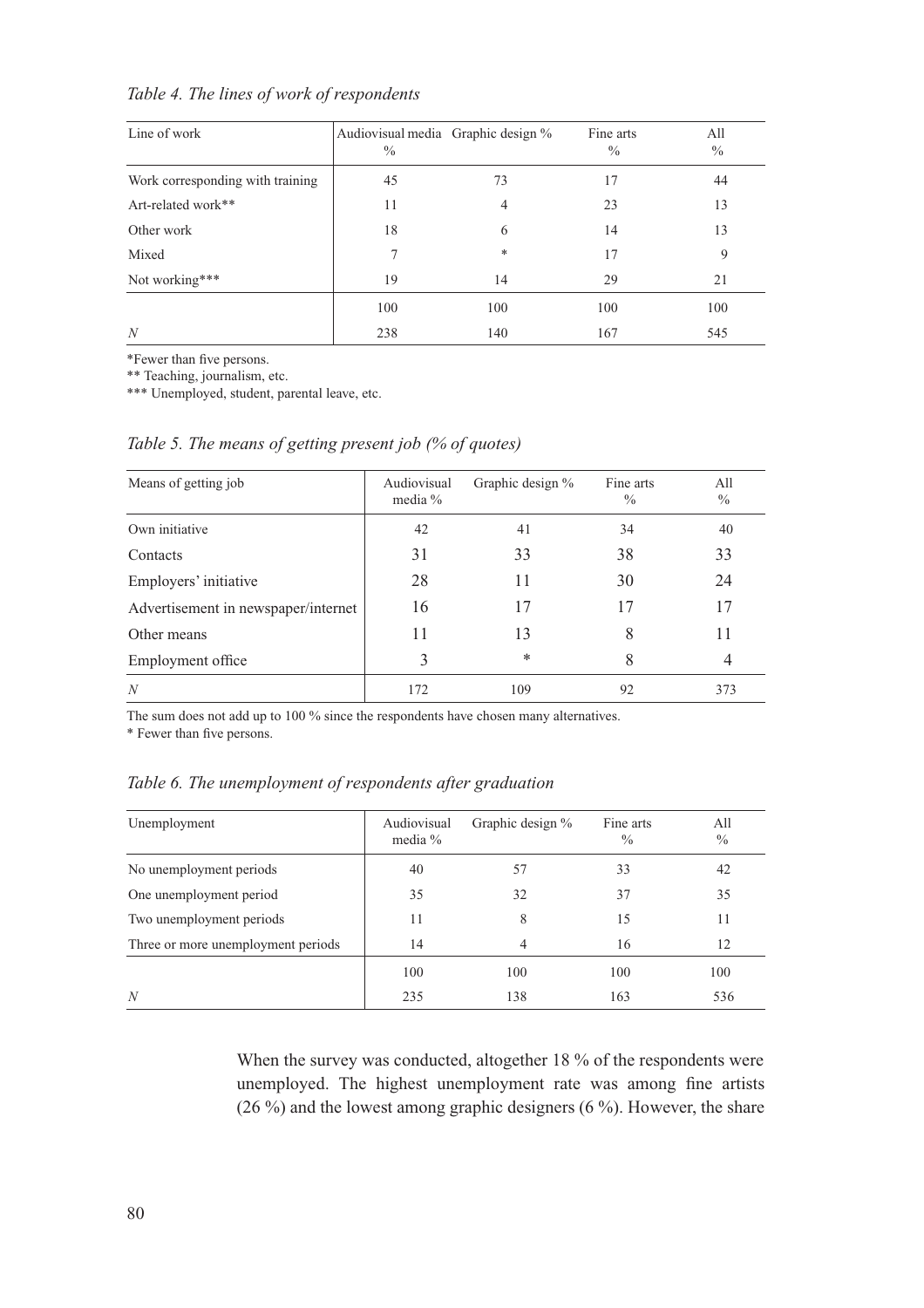of those who had experienced unemployment at some point of their career was much higher (nearly 60 %). Fine artists are, once again, a group which stands out from the rest by the highest number of unemployment periods.

The total duration of unemployment<sup>53</sup> was not very long since 40 % of the unemployed had been without work less than six months.

#### Opinions about training

The opinions about the content of training were examined through questions dealing with the expectations concerning training, merits and deficiencies in their training as well as respondents' ideas about the development of professional training in this field. It became evident that over 50 % of the respondents considered their training as corresponding to their expectations. Only 3 % stated that there was no correspondence at all (Table 7).

When it comes to merits and shortcomings, the same factor was at the top of both lists, namely, contacts with working life. This indicates that for the students the main goal of training is to learn a trade and familiarise themselves with the world of this trade.

| Training $&$ expectations                          | Audiovisual<br>media $%$ | Graphic design<br>$\frac{0}{0}$ | Fine arts<br>$\frac{0}{0}$ | All<br>$\frac{0}{0}$ |
|----------------------------------------------------|--------------------------|---------------------------------|----------------------------|----------------------|
| Training corresponded to expectations              | 12                       | 16                              | 14                         | 13                   |
| Training mostly corresponded to expectations       | 46                       | 46                              | 52                         | 48                   |
| Training partly corresponded to expectations       | 38                       | 36                              | 34                         | 36                   |
| Training did not correspond to expectations at all | $\overline{4}$           | *                               | $\ast$                     | 3                    |
|                                                    | 100                      | 100                             | 100                        | 100                  |
| N                                                  | 237                      | 139                             | 166                        | 542                  |

*Table 7. The correspondence between expectations and training*

\* Fewer than five persons.

Many (54 %) of the respondents also made general remarks on their training, such as educational standards. According to them, some teachers did not have enough expertise as regards the labour market and real working life. About one third of the respondents commented on the amount of art and media training and all of them suggested that the intake to training should be reduced because of the present employment situation.

<sup>53</sup> Respondents' own estimation of the duration of their unemployment.